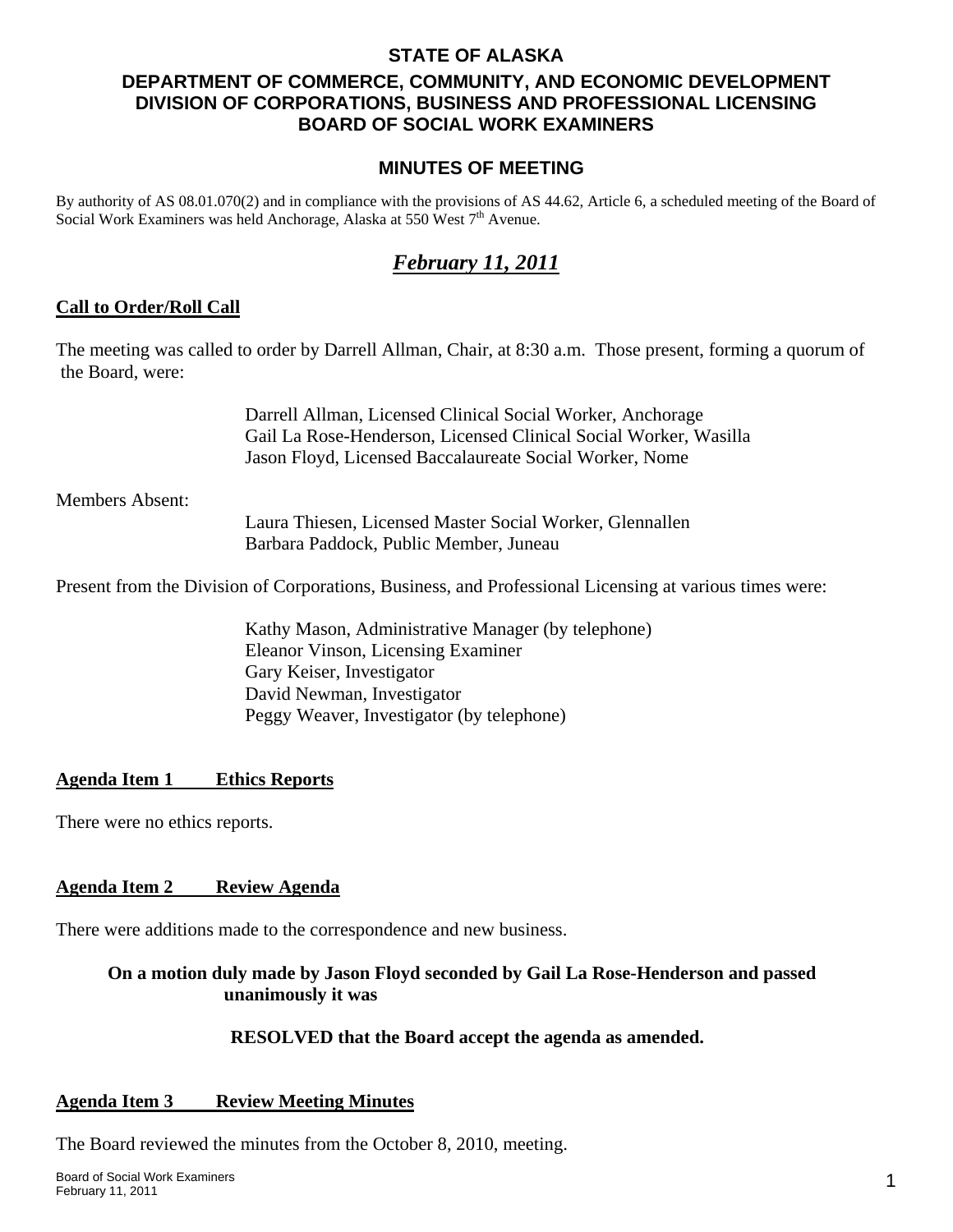#### **On a motion duly made by Jason Floyd seconded by Gail La Rose-Henderson and passed unanimously it was**

 **RESOLVED that the Board accept as amended the October 8, 2010 meeting minutes.** 

#### **Agenda Item 4 Applications/Reinstatements/Audits**

The Board reviewed 47 applications during this meeting.

**On a motion by Jason Floyd, seconded by Gail La Rose-Henderson, and approved unanimously it was** 

 **RESOLVED to go into executive session with staff in accordance with AS 44.62.310(c)(2) and (3) for the purpose of discussing an application.** 

Into Executive Session: 10:38 am Out of Executive Session: 10:50 am

**On a motion by Jason Floyd, seconded by Gail La Rose-Henderson, and approved unanimously it was** 

 **RESOLVED to approve the following Social Work applications with the stipulation that the information in the applicants' files will take precedence over the information in the minutes:** 

# *CLINICAL SOCIAL WORKER BY EXAMINATION*

Dusenbury, Stephanie A. Gomez, Brian P. Runyan, Jolie C. Schick, Leona M. Scott, Andrea L. Wright, Kelly J. Young, Hilary S.

# *CLINICAL SOCIAL WORKER BY CREDENTIALS*

Cirocco, Carol J. Copeland, Leigh Eckwert, David G. Reed, Sarah C.

# *MASTER SOCIAL WORKER BY EXAMINATION*

Lewis, Natalie E Marcionette, Renee M. Muhr, Jaime R.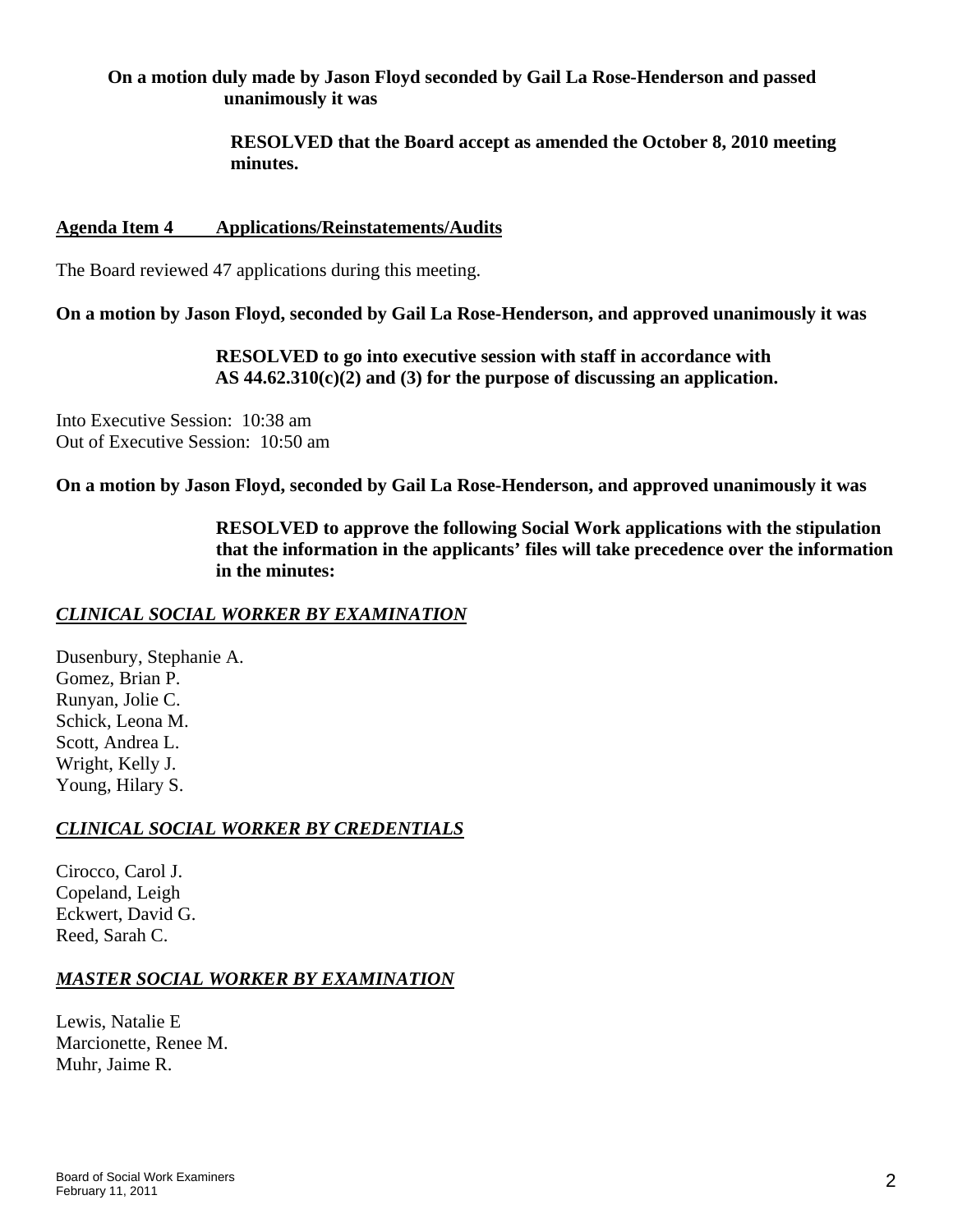# *MASTER SOCIAL WORKER BY CREDENTIALS*

Eberle, Mary C. Lewis, Natalie Skinner Watkins, De-an M. Webb, Monica R.

# *BACCALAUREATE SOCIAL WORKER BY EXAMINATION*

Hagstrom-Sanger, Leigh A. Laman, Barbara A.

# *ALTERNATE SUPERVISION*

Lewis, Natalie Curtis, Marissa

# *REINSTATEMENT*

Hardy, Jaqueline Lombardo, Theresa Wangerin, Robert

# *EXTENSION OF EXAM TIME*

Michaelson, Colette Muhr, Jaime

**On a motion by Jason Floyd, seconded by Gail La Rose-Henderson, and approved unanimously it was** 

 **RESOLVED to approve the following Social Work Continuing Education Providers Approval applications with the stipulation that the information in the applicants' files will take precedence over the information in the minutes:**

# ALASKA ATTACHMENT & BONDING ASSOC.

Attachment Disorder 201 I & II

#### CODI (Thru Paulson)

- 1. Super shrinks
- 2. Integrated Mental Health & Sub Abuse

# CO-OCCURRING DISORDERS INSTITUTE

Excellence in Outcomes

Co-Occurring Disorders Program

Ethics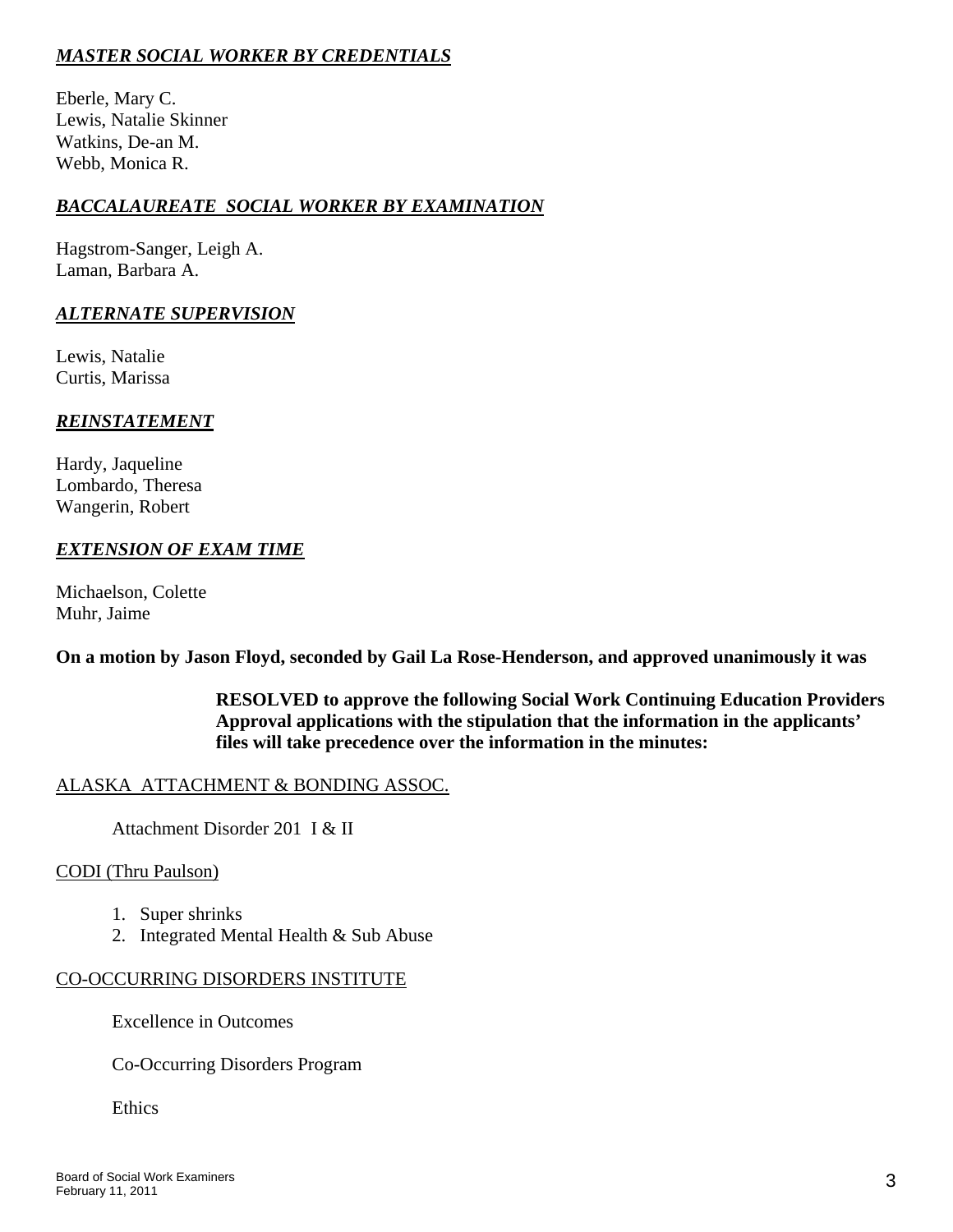# UAF-ARBHTA Larry Roberts

Ethics in Clinical Supervision

# COLORADO THEOLOGICAL SEMINARY (Shelly Biss)

Doctorate Program

# LORMAN BUSINESS CENTER

Preparing for Special Education Placement Disputes

Recognizing & Addressing Co-Occurring

Restraint & Seclusion Techniques: Know Your Legal Rights

Working With Challenging Parents

Difficult & Disruptive Students

Caring for Nursing Home Residents Approaching End of Life: SW Prospective

# CHILKAT COUNSELING & CONSULTING

Co-Occurring Disorders: Integrated Srv.

# **Agenda Item 5 Correspondence**

# A. Meg Loomis – CEUs/Professional organizations

Her questions were answered during "Public Comment".

# B. Cooper Baldwin – face to face CEUs

Mr. Baldwin asked if course taken via the internet were eligible for CEU credit if not face to face. The Board noted that there are no rules regarding any percentage having to be face-to-face, but, must adhere to the following:

**12 AAC 18.220. APPROVED CONTINUING EDUCATION ACTIVITIES.** (a) To be accepted by the board, continuing education must contribute directly to the professional competency of a social worker and must be directly related to the skills and knowledge required to implement social work principles and methods as defined in AS 08.95.990

# C. Melanie Nelson – supervised hours

Ms. Nelson had questions regarding their obtaining hours for licensure and asked if it mattered how the 3000 full time employment hours were spent.

This was tabled and Ms. Nelson will be invited to speak to the Board at the next meeting for clarification and discussion.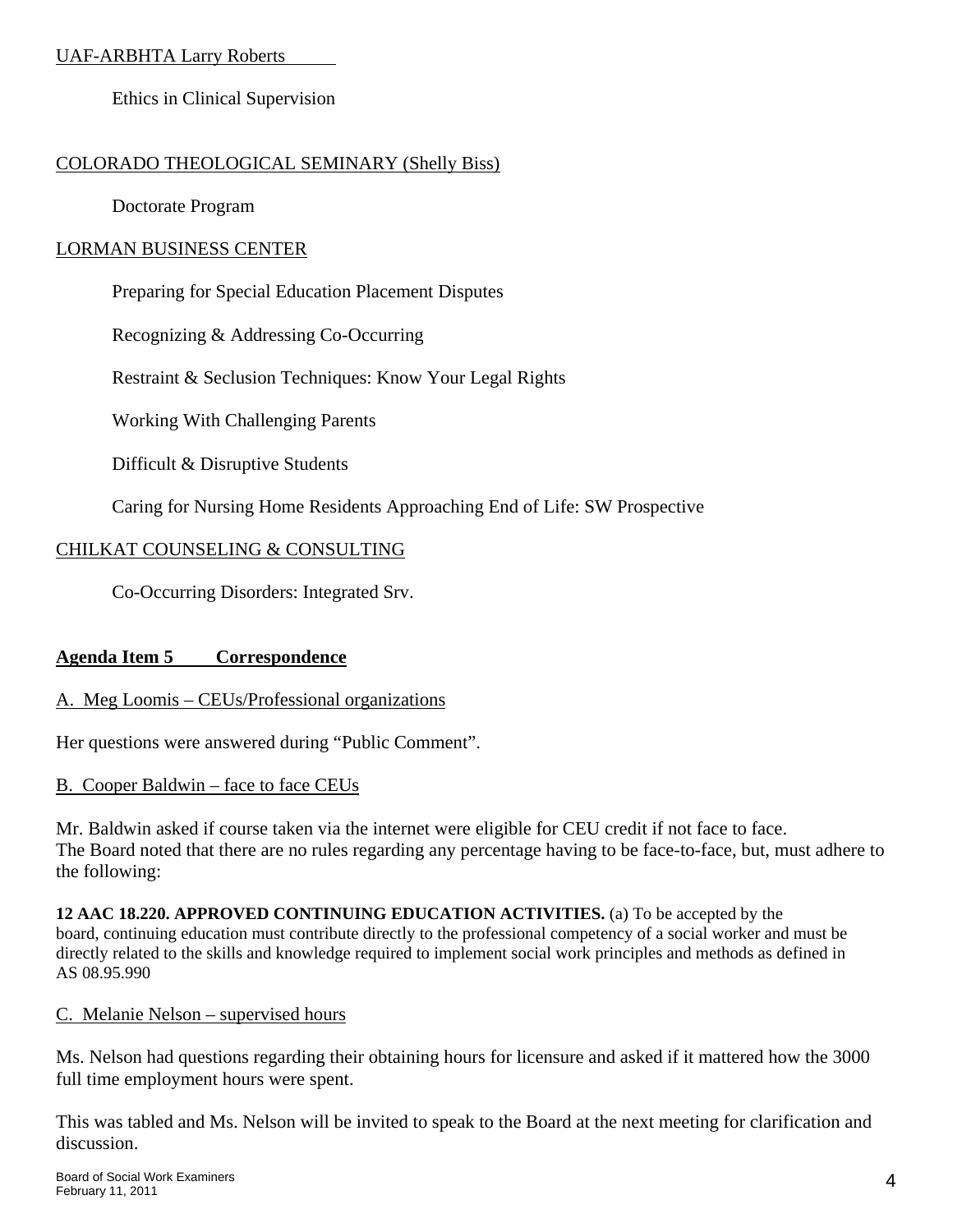#### D. Holly Byrnes – mandatory reporter

Ms. Byrnes had a question pertaining to child custody investigators and mandatory reporting. There was discussion regarding them being bound by the judicial rules.

This was tabled until the next meeting.

E. Holly Berger – job description

Due to time constraints, this was tabled until next meeting.

# **Agenda Item 6 Public Comment**

Meg Loomis, Executive Director of the National Association of Social Workers Alaska, came to introduce herself and ask a few questions that she had regarding concerns from members.

Among the many questions discussed:

Why the Board does not meet once a month.

The Chair pointed out that the Board is required per statute to meet a minimum of two times per year, however, at this time, with support/permission from the State Division of Corporations, Business and Professional Licensing, they meet four times per year. At this time, the Board tries to limit the number of meetings to four in order to not increase the costs of the licenses. The Board's goal is to have people licensed, not to slow them down. It was pointed out that the Board has reduced many of the costs that allowed the fees to come down. Some of this is due to more applicants, but that means a larger workload.

How the Association can help people get licensed?

It was noted by the Board that applicants often do not read the directions nor the statutes/requirements and do not send in the correct paperwork, all of which slows the process. The Chair noted the Legislative Audit recognized that there is not adequate support for the Boards, but that is being addressed through the Division.

Why is testing not offered outside Anchorage?

This is a decision made by the Association of Social Work Boards' examination providers, not the state board.

When should applicant apply?

The Board will not review their applications until all information is in and education is completed. They are usually told to begin ordering transcripts a few months before they are done with supervision.

Distance supervision must be approved before the supervision begins.

California is the only state that you may not be able to come in by license by credential.

The Chair commented that there is a concern regarding the different rules for different boards' supervision. There has been a problem with Clinical Social Workers who are supervising for Professional Counselor's hours for licensure. This Board does not require that a supervisor be an approved supervisor, but the Board of Professional Counseling does require a supervisor to be pre-approved. There is now a statement/disclaimer on the Board of Social Work Examiners' website.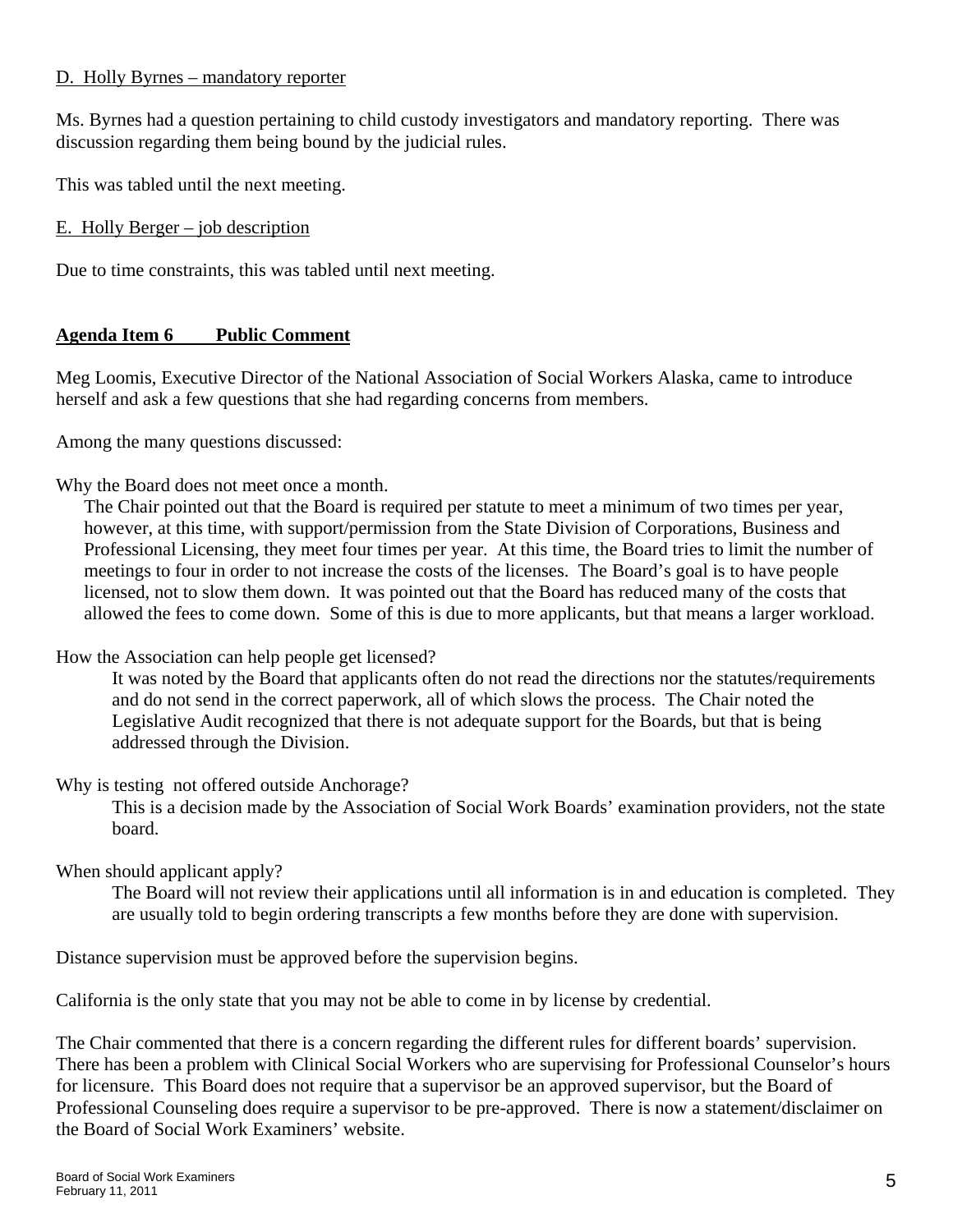The Chair also noted that there is discussion regarding moving away from NASW's Ethics to a more formalized code of ethics. The Board is discussing adopting a different, more constant standard. What is appropriate for a regulatory board may not be appropriate for an organization. There is a need, as social work matures, for standardized supervision requirements. The Board would like input from the organization.

The Board wishes to advance the profession, but the primary mission is to protect the public.

# **Agenda Item 7 Budget Report**

Administrative Officer Cathy Mason gave the budget report by telephone. She reported that the Board is doing well and has a roll-forward of \$73,915.00.

The Board has concern with the Division not approving travel when there is adequate reason for Board Members to travel.

#### **Agenda Item 8 Investigator Report**

Investigators David Newman and Gary Kaiser joined the meeting. The Board's new Investigator, Gary Kaiser, gave his investigation report. There have been two new complaints opened and closed since the last meeting.

#### **On a motion by Jason Floyd, seconded by Gail La Rose-Henderson, and approved unanimously it was**

#### **RESOLVED to go into executive session with staff in accordance with AS 44.62.310(c)(2) and (3) for the purpose of discussing an application.**

Into Executive Session: 2:15 pm Out of Executive Session: 2:55 pm

**On a motion by Gail La Rose-Henderson, seconded by Jason Floyd, and approved unanimously it was** 

**RESOLVED that probation in the consent agreement in case number 800-09-006 will be extended to the next meeting.** 

**On a motion by Gail La Rose-Henderson, seconded by Jason Floyd, and approved unanimously it was** 

**RESOLVED that the Board accept the consent agreement in case number 2010-000899.** 

**On a motion by Gail La Rose-Henderson, seconded by Jason Floyd, and approved unanimously it was** 

#### **RESOLVED to go into executive session with staff in accordance with AS 44.62.310(c)(2) and (3) for the purpose of discussing an application.**

Into Executive Session: 3:03 pm Out of Executive Session: 3:07 pm

**On a motion by Gail La Rose-Henderson, seconded by Jason Floyd, and approved unanimously it was** 

**RESOLVED rescind previous motion in case number 800-09-006 and note that consent agreement completed; all requirements have been met**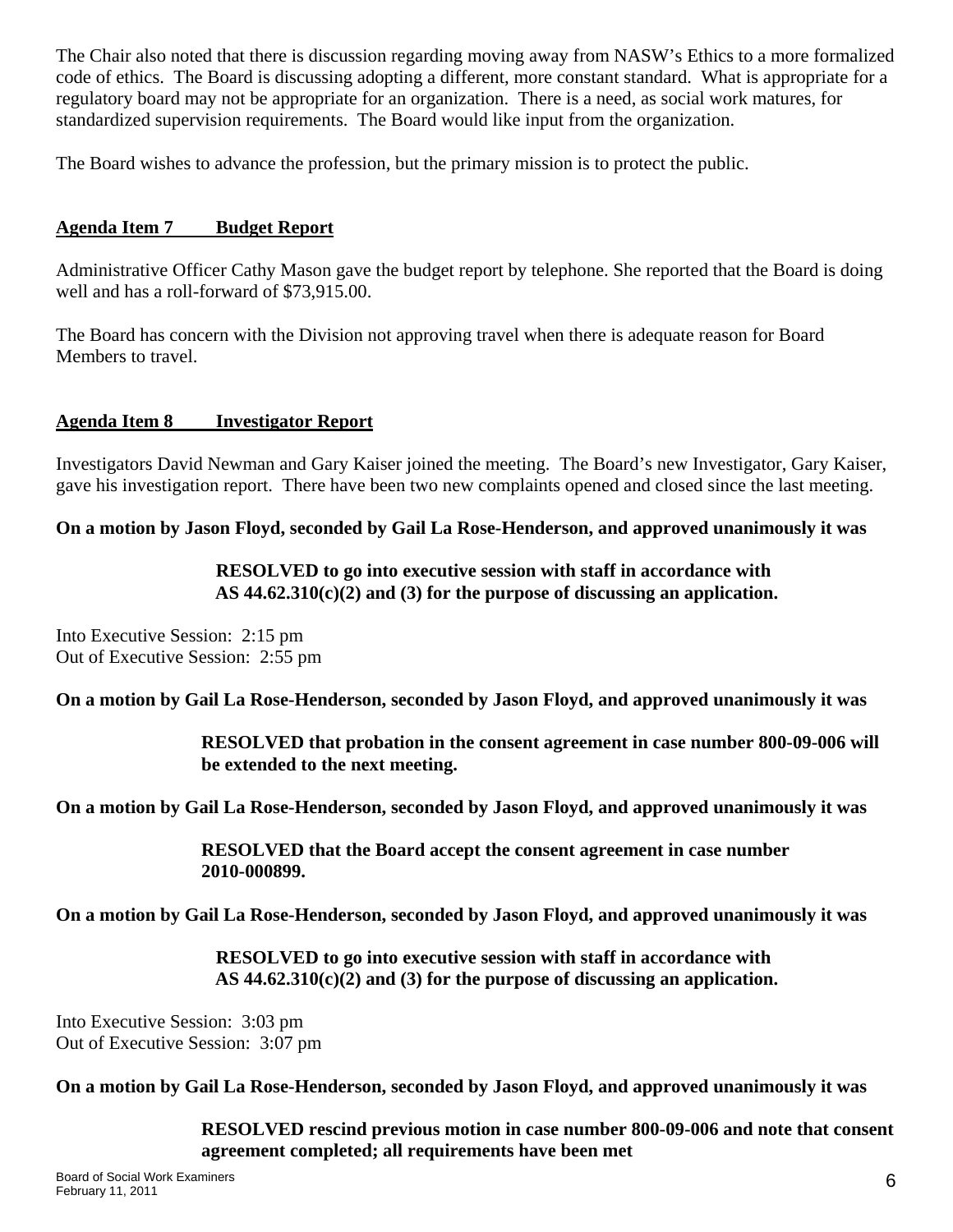# **Agenda Item 9 Regulations**

#### A. 12 AAC 18.990 – student definition

This concerned a regulation changes to place a 10 year limit on "student" employment that was previously discussed and reviewed by the Department of Law.

**On a motion by Jason Floyd, seconded by Gail La Rose-Henderson, and approved unanimously it was** 

**RESOLVED to accept the changes and language as presented, including wording for 12 AAC 18.120; the addition to 12 AAC 18. Article 3; and the repeal of 12 AAC 18.990 (8) and instruct the Regulations Specialist to public notice the changes.** 

#### **Agenda Item 10 New Business**

#### A. ASWB Dues

**On a motion by Gail La Rose-Henderson, seconded by Jason Floyd, and approved unanimously it was** 

**RESOLVED to pay the Association of Social Work Board's 2011 yearly dues.** 

#### **Agenda Item 11 Old Business**

#### A. Code of Ethics

This was tabled until the next meeting. The Board will review information and bring it back to the next meeting.

#### B. Board Elections

The new Chair for the Board of Social Work Examiners will now be Gail La Rose-Henderson The new Vice-Chair for the Board of Social Work Examiners will now be Jason Floyd.

# **Agenda Item 12 Board Business**

A. Task List

B. Sign Wall Certificates

The wall certificates were signed.

#### C. Schedule future meetings

April 29, 2011 Anchorage

The meeting will begin at 8:30 a.m.

There will be discussion at the next meeting regarding a two day meeting.